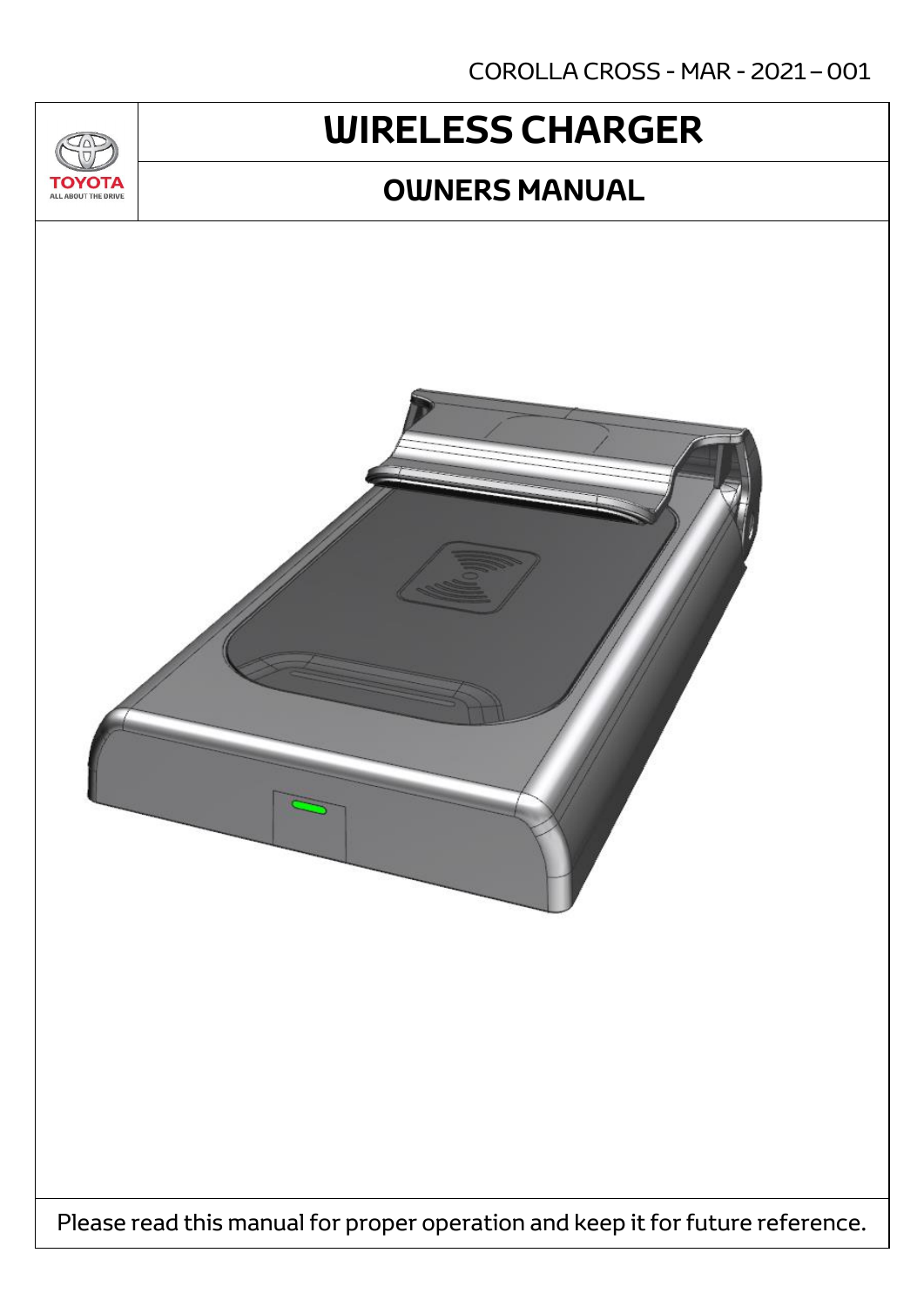

# **TABLE OF CONTENTS**

### **WIRELESS CHARGER**

| <b>Section</b> | <b>Title</b>               | <b>Page</b>    |
|----------------|----------------------------|----------------|
| 1.0            | <b>Warning</b>             | 1              |
| 2.0            | <b>Product Description</b> | $\overline{2}$ |
| 3.0            | <b>User Instruction</b>    | 3              |
| 4.0            | <b>Precaution</b>          | 4              |
| 5.0            | <b>Notice</b>              | 5              |

Please read this manual for proper operation and keep it for future reference.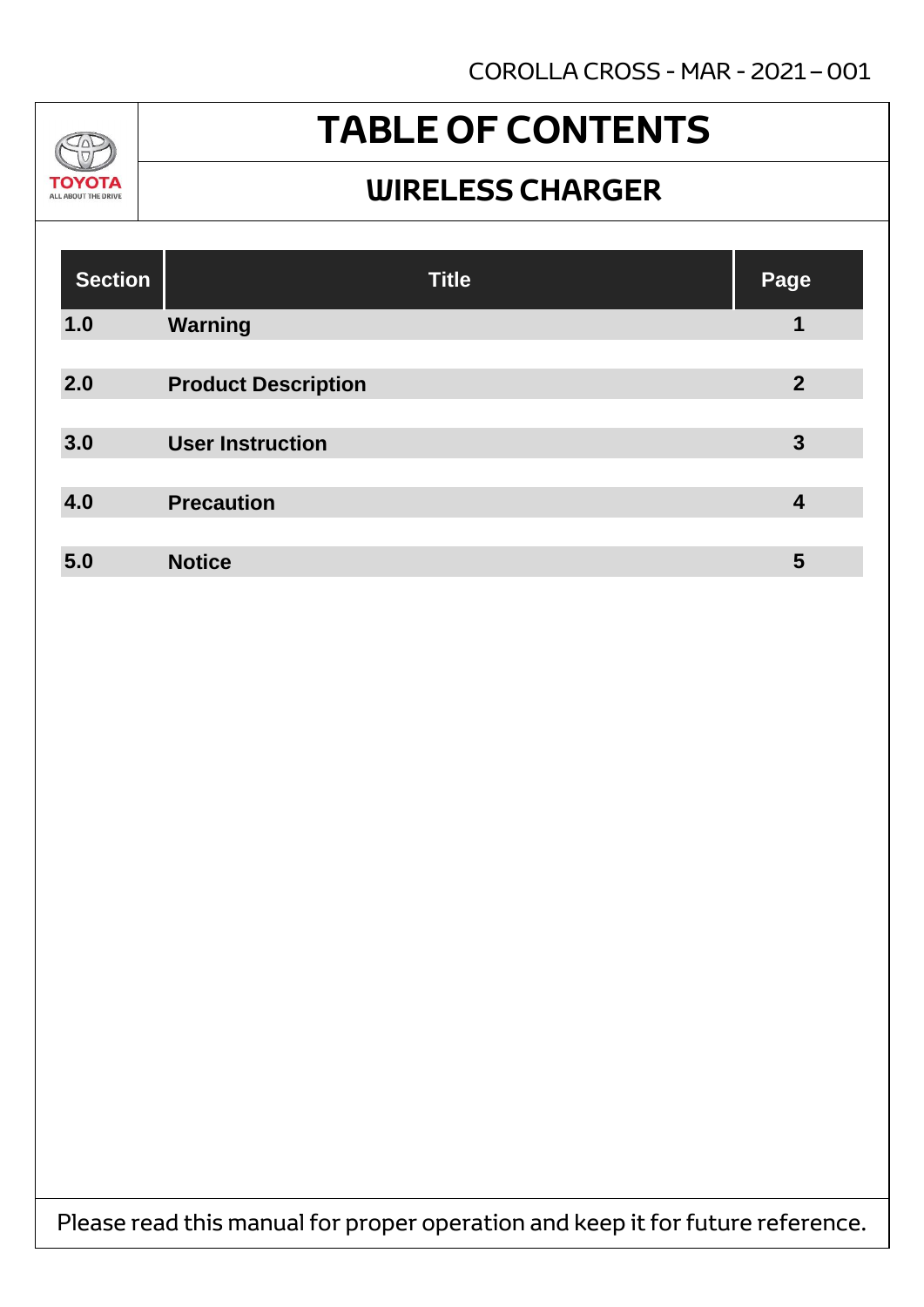# **SECTION 1.0**

## **Warning**



When charging a portable device while driving, for safety reasons, the driver should not operate the portable device.



People with implantable cardiac pacemakers, cardiac resynchronization therapy pacemakers or implantable cardioverter defibrillators, as well as any other electrical medical device, should consult their physician about the usage of the wireless charger. Operations of the wireless charger may have an affect on medical devices.



Observe the following precautions. Failure to do so may result in the possibility of fire, equipment failure or damage, or burns due to heat.

- •Do not put any metallic object between the charging area and the portable device while charging.
- •Do not attach metallic objects, such as aluminium stickers, to the charging area.
- •Do not cover the wireless charger with a cloth or other object while charging.
- •Do not attempt to charge portable devices which are not compatible with the Qi wireless charging standard.
- •Do not disassemble, modify or remove the wireless charger.
- •Do not apply force or impact to the wireless charger.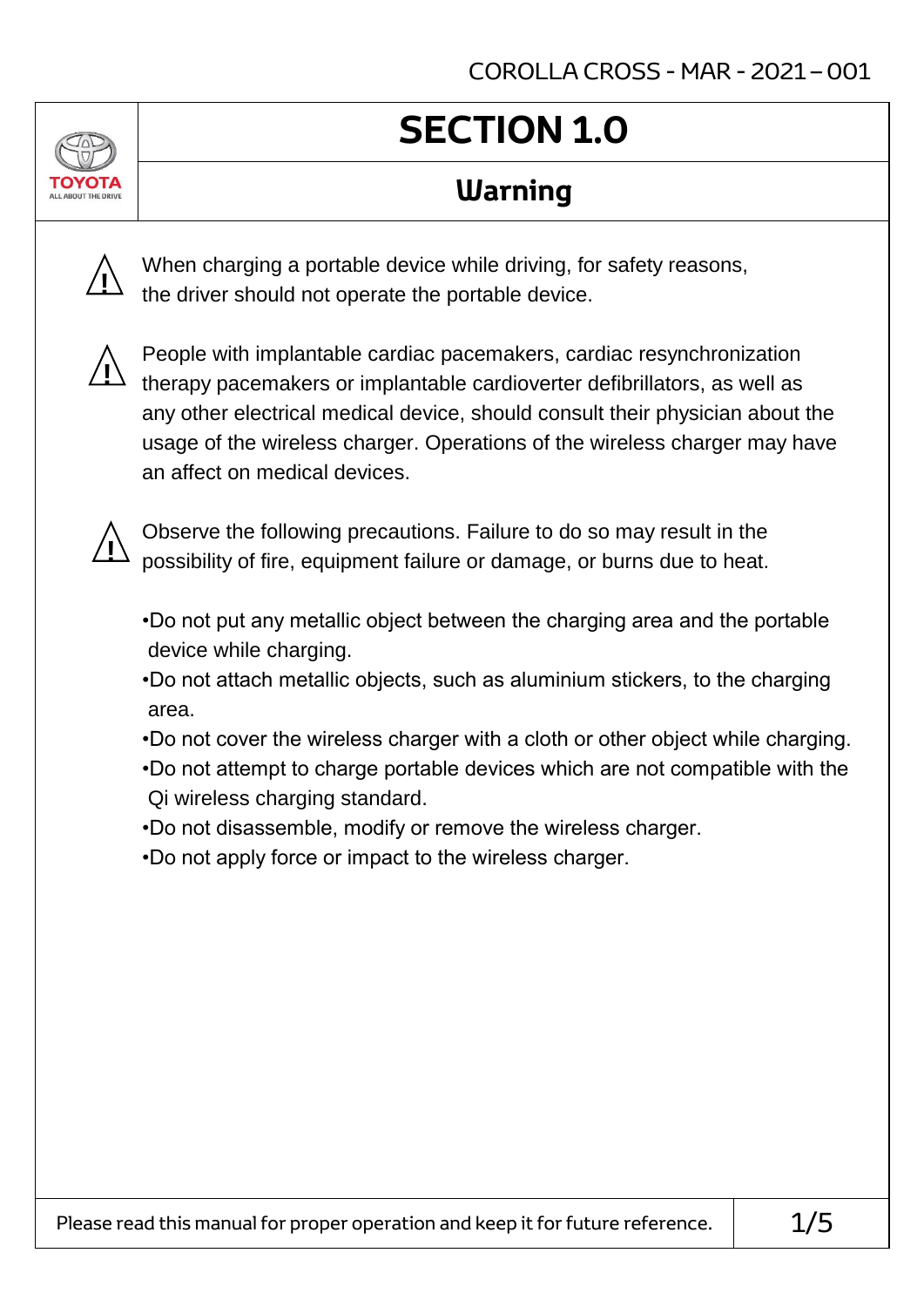# **SECTION 2.0**

### **Product Description**



*Figure 2.0: Wireless Charger*

A portable device, such as a smartphone or mobile battery, can be charged by just placing it on the charging area, provided the device is compatible with the Qi wireless charging standard created by the Wireless Power Consortium.

The Wireless Charger (WLC) cannot be used with a portable device that is larger than the charging area. Additionally, depending on the portable device, the wireless charger may not operate properly.

| Input Voltage                        | <b>DC9V~16V</b>                 |  |  |
|--------------------------------------|---------------------------------|--|--|
| <b>Maximum Output Current</b>        | Max 2.0A                        |  |  |
| <b>Maximum Output Power</b>          | Max 15W                         |  |  |
| <b>Operating frequency</b>           | $120kHz - 127kHz$ (With load)   |  |  |
|                                      | 80kHz - 150kHz (Without load)   |  |  |
| <b>Support Android Fast Charging</b> | Yes                             |  |  |
| <b>Support iOS Fast Charging</b>     | Yes                             |  |  |
| Protection                           | <b>Short Circuit</b>            |  |  |
|                                      | <b>Foreign Object Detection</b> |  |  |
|                                      | <b>Over Temperature</b>         |  |  |
|                                      | Over Load                       |  |  |
| Table2.0: Specification              |                                 |  |  |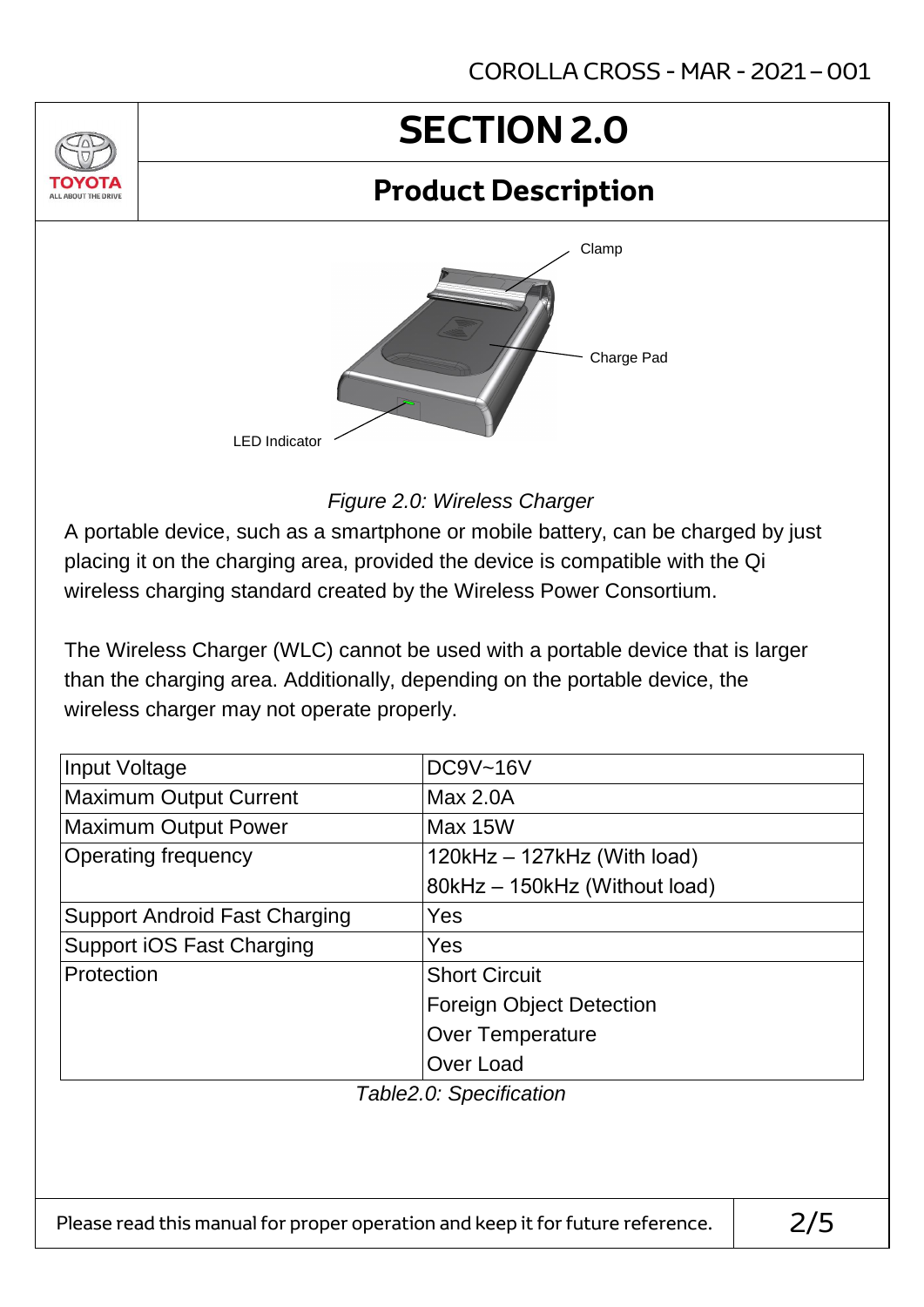

# **SECTION 3.0**

### **User Instruction**

- i- The WLC will automatically turn ON when the car ignition is on and all the doors are closed. The LED charging indicator will turn *Green* during Standby mode.
- ii- Slip the portable device into the WLC clamp opening and make sure it is aligned properly to the center of the charging pad.
- iii- The LED Charging indicator light will change to *Amber* once the charging begins. After the charging is complete, the *Amber* light will change to *Green.*

### Recharging function

- If a certain amount of time has elapsed since charging completed and the portable device has not been moved, the wireless charger will restart charging.
- If the portable device is moved within the charging area, charging will stop temporarily then restart



| <b>LED Charging</b><br>indicator |       | <b>Status</b>                                                                                                                                                                   |
|----------------------------------|-------|---------------------------------------------------------------------------------------------------------------------------------------------------------------------------------|
| <b>Pattern</b>                   | Color |                                                                                                                                                                                 |
| No light up                      |       | - WLC system is Off                                                                                                                                                             |
| Light up                         | Green | - WLC system is On (Standby Mode)<br>- Charging is complete                                                                                                                     |
| Light up                         | Amber | - Portable device is placed on the WLC<br>& charging.                                                                                                                           |
| <b>Blinks</b>                    | Amber | - Detect foreign object by the WLC<br>- Portable device has gap with the WLC<br>- Portable device is not placed correctly<br>on the WLC<br>- Temperature of the WLC is too high |

*Table 3.0: Operational Indicator*

Portable device insert to the WLC

*Figure 3.0: Instrument Panel Center Area*

Please read this manual for proper operation and keep it for future reference.  $\vert$  3/5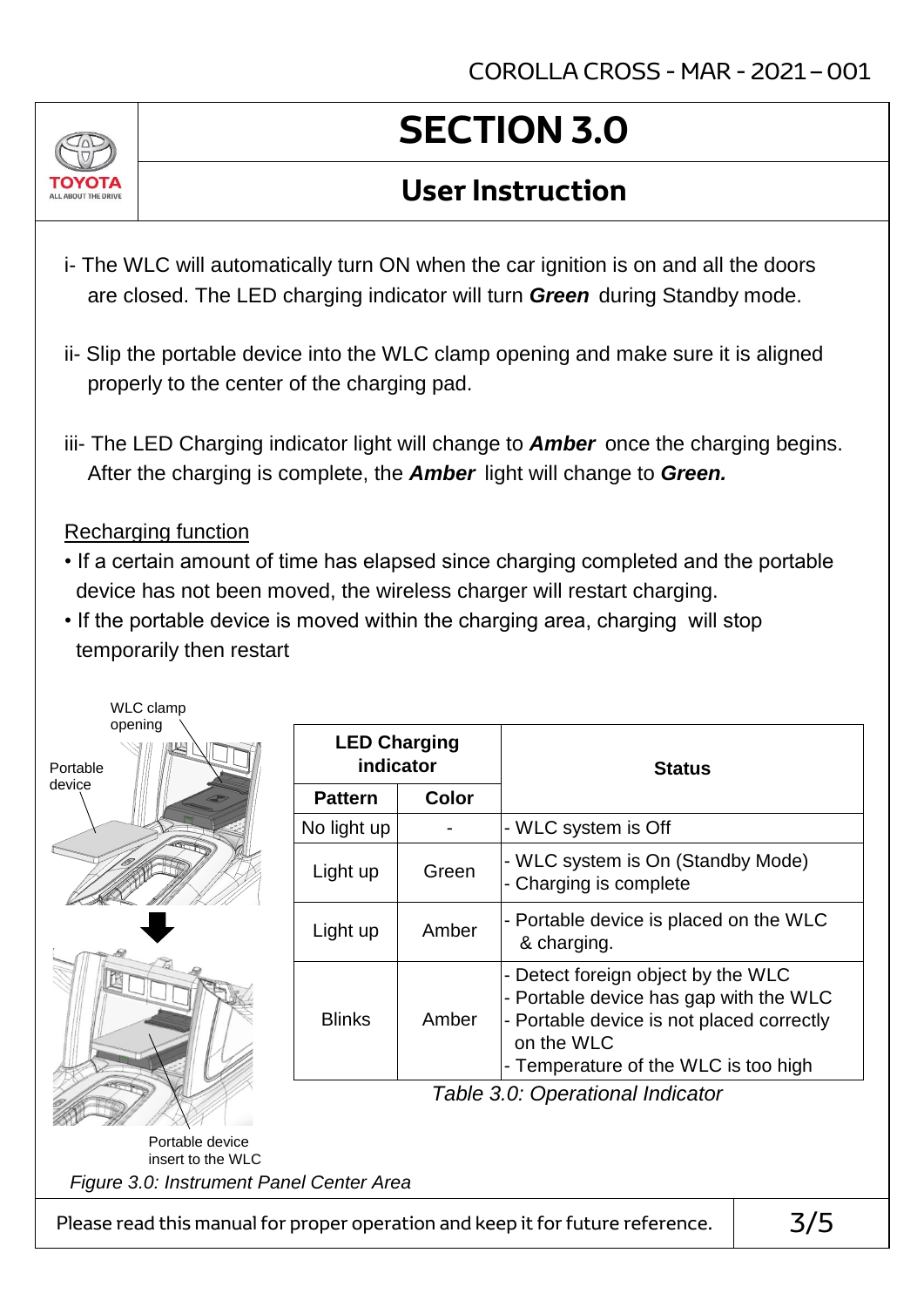

# **SECTION 4.0**

### **Precaution**

- Always remove foreign objects from the charge pad before charging the portable device.
- Be sure the surface of charge pad is clear of dust and other debris before charging.
- Do not spill liquids (i. e. water, drinks, etc.) on the WLC
- Do not use oil, grease, alcohol, benzine or thinner to clean the charge pad.
- Do not cover the WLC with towel, cloth, or other objects while charging.
- Avoid spraying aerosols which may come in contact with the charge pad surface.
- Do not charge a portable device if a cover or accessory which is not Qi compatible is attached. Depending on the type of cover and/or accessory attached, it may not be possible to charge the portable device. If the portable device is placed on the charging area and does not charge, remove the cover and/or accessories.
- While charging, the wireless charger and the portable device will become warm. This is not a malfunction. If a portable device becomes warm while charging and charging stops due to the protection function of the portable device, wait until the portable device cools down and charge it again.